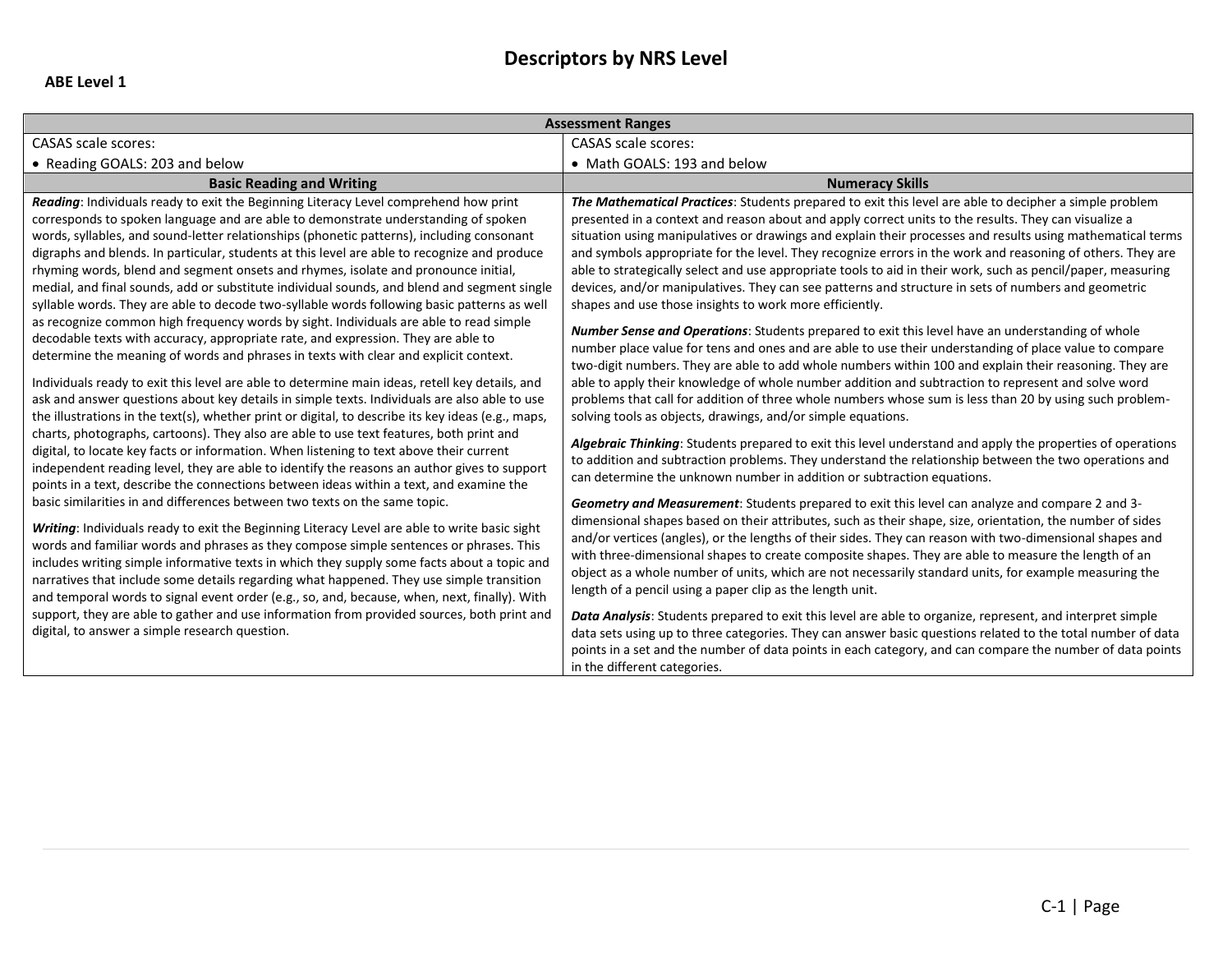| <b>Assessment Ranges</b>                                                                                                                                                                                                                                                                                                                                                                                                                                                                                                                                                                                                                                                                                                                                                                                                                                                                                                                                                                                                                                                                                                                                                                                                                                                                                                                                                                                                                                                                                                                                                                                                                                                                                                                                                                                                                                                                                                                                                                                                                                                                                                                                                                                                                                                                                                                                                                                                                                                                                                                                                                                                                                                             |                                                                                                                                                                                                                                                                                                                                                                                                                                                                                                                                                                                                                                                                                                                                                                                                                                                                                                                                                                                                                                                                                                                                                                                                                                                                                                                                                                                                                                                                                                                                                                                                                                                                                                                                                                                                                                                                                                                                                                                                                                                                                                                                                                                                                                                                                                                                                                                                                                                                                                                                                                                                                                                                                                                                                                                                                                                                                                                                                                                                                                                                                                                                                                                                                                                                                                                                                                                                                                                                       |
|--------------------------------------------------------------------------------------------------------------------------------------------------------------------------------------------------------------------------------------------------------------------------------------------------------------------------------------------------------------------------------------------------------------------------------------------------------------------------------------------------------------------------------------------------------------------------------------------------------------------------------------------------------------------------------------------------------------------------------------------------------------------------------------------------------------------------------------------------------------------------------------------------------------------------------------------------------------------------------------------------------------------------------------------------------------------------------------------------------------------------------------------------------------------------------------------------------------------------------------------------------------------------------------------------------------------------------------------------------------------------------------------------------------------------------------------------------------------------------------------------------------------------------------------------------------------------------------------------------------------------------------------------------------------------------------------------------------------------------------------------------------------------------------------------------------------------------------------------------------------------------------------------------------------------------------------------------------------------------------------------------------------------------------------------------------------------------------------------------------------------------------------------------------------------------------------------------------------------------------------------------------------------------------------------------------------------------------------------------------------------------------------------------------------------------------------------------------------------------------------------------------------------------------------------------------------------------------------------------------------------------------------------------------------------------------|-----------------------------------------------------------------------------------------------------------------------------------------------------------------------------------------------------------------------------------------------------------------------------------------------------------------------------------------------------------------------------------------------------------------------------------------------------------------------------------------------------------------------------------------------------------------------------------------------------------------------------------------------------------------------------------------------------------------------------------------------------------------------------------------------------------------------------------------------------------------------------------------------------------------------------------------------------------------------------------------------------------------------------------------------------------------------------------------------------------------------------------------------------------------------------------------------------------------------------------------------------------------------------------------------------------------------------------------------------------------------------------------------------------------------------------------------------------------------------------------------------------------------------------------------------------------------------------------------------------------------------------------------------------------------------------------------------------------------------------------------------------------------------------------------------------------------------------------------------------------------------------------------------------------------------------------------------------------------------------------------------------------------------------------------------------------------------------------------------------------------------------------------------------------------------------------------------------------------------------------------------------------------------------------------------------------------------------------------------------------------------------------------------------------------------------------------------------------------------------------------------------------------------------------------------------------------------------------------------------------------------------------------------------------------------------------------------------------------------------------------------------------------------------------------------------------------------------------------------------------------------------------------------------------------------------------------------------------------------------------------------------------------------------------------------------------------------------------------------------------------------------------------------------------------------------------------------------------------------------------------------------------------------------------------------------------------------------------------------------------------------------------------------------------------------------------------------------------------|
| <b>CASAS</b> scale scores:                                                                                                                                                                                                                                                                                                                                                                                                                                                                                                                                                                                                                                                                                                                                                                                                                                                                                                                                                                                                                                                                                                                                                                                                                                                                                                                                                                                                                                                                                                                                                                                                                                                                                                                                                                                                                                                                                                                                                                                                                                                                                                                                                                                                                                                                                                                                                                                                                                                                                                                                                                                                                                                           | <b>CASAS</b> scale scores:                                                                                                                                                                                                                                                                                                                                                                                                                                                                                                                                                                                                                                                                                                                                                                                                                                                                                                                                                                                                                                                                                                                                                                                                                                                                                                                                                                                                                                                                                                                                                                                                                                                                                                                                                                                                                                                                                                                                                                                                                                                                                                                                                                                                                                                                                                                                                                                                                                                                                                                                                                                                                                                                                                                                                                                                                                                                                                                                                                                                                                                                                                                                                                                                                                                                                                                                                                                                                                            |
| • Reading GOALS: 204-216                                                                                                                                                                                                                                                                                                                                                                                                                                                                                                                                                                                                                                                                                                                                                                                                                                                                                                                                                                                                                                                                                                                                                                                                                                                                                                                                                                                                                                                                                                                                                                                                                                                                                                                                                                                                                                                                                                                                                                                                                                                                                                                                                                                                                                                                                                                                                                                                                                                                                                                                                                                                                                                             | • Math GOALS: 194-203                                                                                                                                                                                                                                                                                                                                                                                                                                                                                                                                                                                                                                                                                                                                                                                                                                                                                                                                                                                                                                                                                                                                                                                                                                                                                                                                                                                                                                                                                                                                                                                                                                                                                                                                                                                                                                                                                                                                                                                                                                                                                                                                                                                                                                                                                                                                                                                                                                                                                                                                                                                                                                                                                                                                                                                                                                                                                                                                                                                                                                                                                                                                                                                                                                                                                                                                                                                                                                                 |
| <b>Basic Reading and Writing</b>                                                                                                                                                                                                                                                                                                                                                                                                                                                                                                                                                                                                                                                                                                                                                                                                                                                                                                                                                                                                                                                                                                                                                                                                                                                                                                                                                                                                                                                                                                                                                                                                                                                                                                                                                                                                                                                                                                                                                                                                                                                                                                                                                                                                                                                                                                                                                                                                                                                                                                                                                                                                                                                     | <b>Numeracy Skills</b>                                                                                                                                                                                                                                                                                                                                                                                                                                                                                                                                                                                                                                                                                                                                                                                                                                                                                                                                                                                                                                                                                                                                                                                                                                                                                                                                                                                                                                                                                                                                                                                                                                                                                                                                                                                                                                                                                                                                                                                                                                                                                                                                                                                                                                                                                                                                                                                                                                                                                                                                                                                                                                                                                                                                                                                                                                                                                                                                                                                                                                                                                                                                                                                                                                                                                                                                                                                                                                                |
| Reading: Individuals ready to exit the Beginning Basic Level are able to decode multisyllable words,<br>distinguish long and short vowels when reading regularly spelled one-syllable words, and recognize the<br>spelling-sound correspondences for common vowel teams. They also are able to identify and<br>understand the meaning of the most common prefixes and suffixes. They can read common irregular<br>sight words. Individuals are able to read level appropriate texts (e.g., texts with a Lexile Measure of<br>between 420 and 820) with accuracy, appropriate rate, and expression. They are able to determine the<br>meaning of words and phrases in level-appropriate complex texts.<br>Individuals ready to exit this level are able to determine main ideas, ask and answer questions about<br>key details in texts and show how those details support the main idea. Individuals also are able to<br>explain how specific aspects of both digital and print illustrations contribute to what is conveyed by the<br>words of a text. They are able to compare and contrast the most important points and key details of<br>two texts on the same topic. When listening to text above their current independent reading level, they<br>are able to describe the relationship between ideas in a text in terms of time, sequence, and<br>cause/effect, as well as use text features and search tools, both print and digital, to locate information<br>relevant to a given topic efficiently. They also are able to describe how reasons support specific points<br>an author makes in a text and identify the author's main purpose or what the author wants to answer,<br>explain or describe, as well as distinguish their own point of view from that of the author's.<br><b>Writing:</b> Individuals ready to exit the Beginning Basic Level are able to write opinion pieces on topics or<br>texts, supporting a point of view with reasons. They are able to write simple informative texts in which<br>they examine a topic and convey information clearly. They also are able to write narratives with details<br>that describe actions, thoughts, and feelings. They use transition and temporal words (e.g., also,<br>another, more, but) to link ideas and signal event order. Individuals ready to exit this level are able to<br>use technology to produce and publish writing as well as to interact and collaborate with others. They<br>are able to conduct short research projects and summarize their learning in print. This includes taking<br>brief notes from both print and digital sources, and sorting evidence into provided categories. | The Mathematical Practices: Students prepared to exit this level are able to decipher two-step<br>problems presented in a context, visualizing a situation using diagrams or sketches, and<br>reasoning about and applying the correct units and the proper degree of precision to the results.<br>They can explain their processes and results using mathematical terms and symbols appropriate<br>for the level and recognize errors in the reasoning of others. They strategically select and use<br>the appropriate tools to aid in their work, such as pencil/paper, measuring devices,<br>manipulatives, and/or calculators. They are able to see patterns and structure in sets of<br>numbers, including in multiplication or addition tables, and use those insights to work more<br>efficiently.<br>Number Sense and Operations: Students prepared to exit this level understand place value for<br>whole numbers to 1000 and can use that understanding to read, write, count, compare, and<br>round three-digit whole numbers to the nearest 10 or 100. They are able to compute fluently<br>with all four operations with whole numbers within 100. They use place value and properties of<br>operations to explain why addition and subtraction strategies work, and can demonstrate an<br>understanding of the inverse relationship between multiplication and division. They can solve<br>one- and two-step word problems involving all four operations within 100 and identify and<br>explain arithmetic patterns. They have an understanding of fractions, especially unit fractions,<br>and can represent simple fractions on a number line. They understand and can explain<br>equivalence of fractions, can recognize and generate simple equivalent fractions, and can<br>compare two fractions with the same numerator or denominator by reasoning about their size.<br>Algebraic Thinking: Students prepared to exit this level apply the properties of operations to<br>multiplication and division of whole numbers. They understand the relationship between<br>multiplication and division and can determine the unknown number in multiplication or division<br>equations.<br><b>Geometry and Measurement:</b> Students prepared to exit this level understand geometric shapes<br>and their attributes. They can demonstrate an understanding that different shapes might share<br>common attributes and can compare and classify two-dimensional shapes. They are able to<br>partition shapes into parts with equal areas and express the area of each part as a unit fraction<br>of the whole. They can use common U.S. and metric units for linear measurements and solve<br>problems involving measurement and estimation of intervals of time, liquid volumes, and<br>masses of objects. They understand the concept of area and can relate it to addition and<br>multiplication to solve real-world problems. They understand, and can solve, real world and<br>mathematical problems involving perimeter of polygons.<br><b>Data Analysis:</b> Students prepared to exit this level are able to draw and interpret simple graphs,<br>including scaled bar and picture graphs. They can solve one- and two-step problems using scaled<br>bar graphs. They can generate measurement data by measuring lengths to the nearest half- and<br>quarter-inch and display that data by making a line plot marked off in appropriate units. |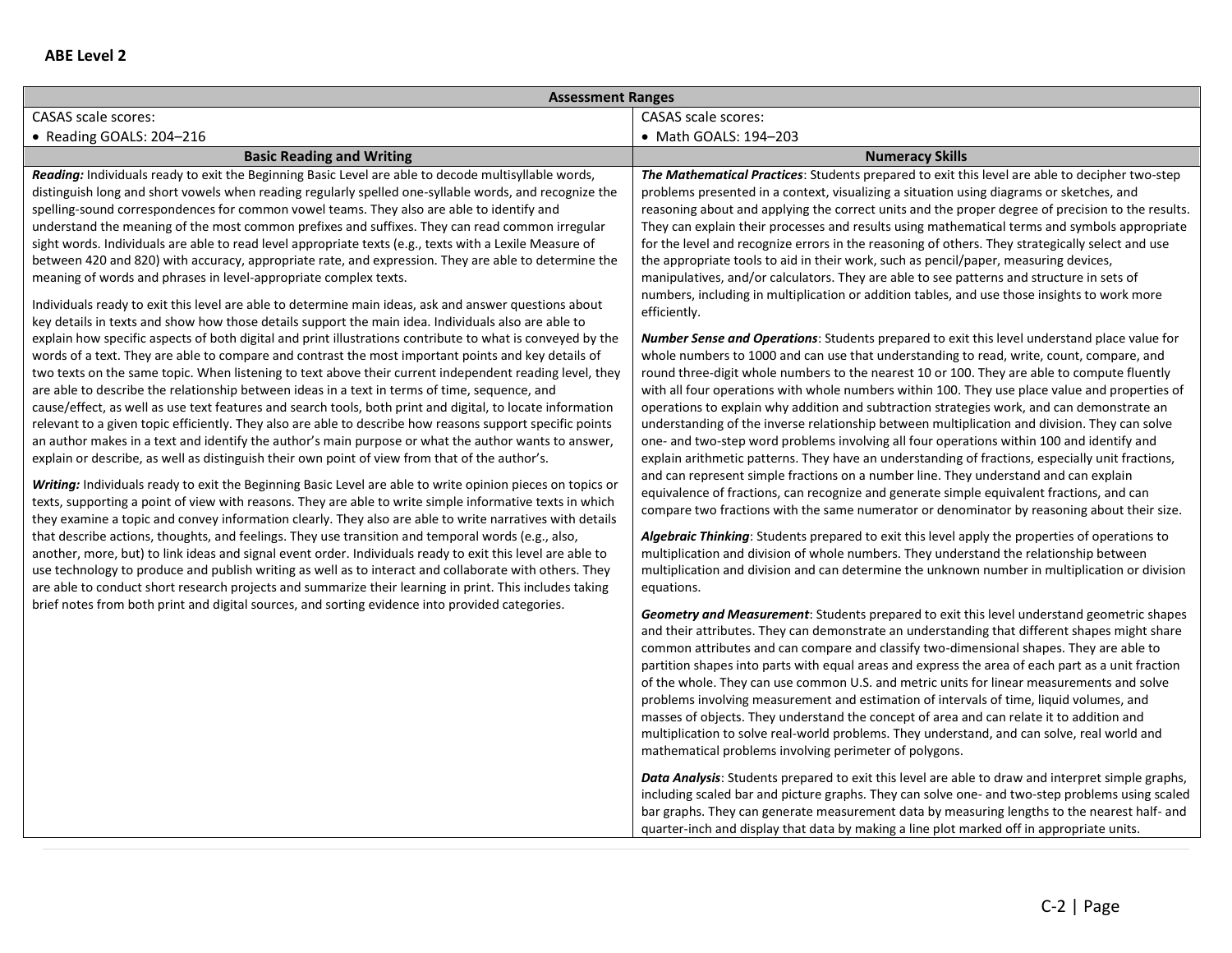| <b>Assessment Ranges</b>                                                                                                                                                                                                                                                                                                                                                                                                                                                                                                                                                                                                                                                                                                                                                                                                                                                                                                                                                                                                                                                                                                                                                                                                                                                                                                                                                                                                                                                                                                                                                                                                                                                                                                                                                                                                                                                                                                                                                                                                                                                                                                                                                                                                                                                                                                                                                                                                                                                                                                                                                                                                                                                             |                                                                                                                                                                                                                                                                                                                                                                                                                                                                                                                                                                                                                                                                                                                                                                                                                                                                                                                                                                                                                                                                                                                                                                                                                                                                                                                                                                                                                                                                                                                                                                                                                                                                                                                                                                                                                                                                                                                                                                                                                                                                                                                                                                                                                                                                                                                                                                                                                                                                                       |  |
|--------------------------------------------------------------------------------------------------------------------------------------------------------------------------------------------------------------------------------------------------------------------------------------------------------------------------------------------------------------------------------------------------------------------------------------------------------------------------------------------------------------------------------------------------------------------------------------------------------------------------------------------------------------------------------------------------------------------------------------------------------------------------------------------------------------------------------------------------------------------------------------------------------------------------------------------------------------------------------------------------------------------------------------------------------------------------------------------------------------------------------------------------------------------------------------------------------------------------------------------------------------------------------------------------------------------------------------------------------------------------------------------------------------------------------------------------------------------------------------------------------------------------------------------------------------------------------------------------------------------------------------------------------------------------------------------------------------------------------------------------------------------------------------------------------------------------------------------------------------------------------------------------------------------------------------------------------------------------------------------------------------------------------------------------------------------------------------------------------------------------------------------------------------------------------------------------------------------------------------------------------------------------------------------------------------------------------------------------------------------------------------------------------------------------------------------------------------------------------------------------------------------------------------------------------------------------------------------------------------------------------------------------------------------------------------|---------------------------------------------------------------------------------------------------------------------------------------------------------------------------------------------------------------------------------------------------------------------------------------------------------------------------------------------------------------------------------------------------------------------------------------------------------------------------------------------------------------------------------------------------------------------------------------------------------------------------------------------------------------------------------------------------------------------------------------------------------------------------------------------------------------------------------------------------------------------------------------------------------------------------------------------------------------------------------------------------------------------------------------------------------------------------------------------------------------------------------------------------------------------------------------------------------------------------------------------------------------------------------------------------------------------------------------------------------------------------------------------------------------------------------------------------------------------------------------------------------------------------------------------------------------------------------------------------------------------------------------------------------------------------------------------------------------------------------------------------------------------------------------------------------------------------------------------------------------------------------------------------------------------------------------------------------------------------------------------------------------------------------------------------------------------------------------------------------------------------------------------------------------------------------------------------------------------------------------------------------------------------------------------------------------------------------------------------------------------------------------------------------------------------------------------------------------------------------------|--|
| <b>CASAS</b> scale scores:                                                                                                                                                                                                                                                                                                                                                                                                                                                                                                                                                                                                                                                                                                                                                                                                                                                                                                                                                                                                                                                                                                                                                                                                                                                                                                                                                                                                                                                                                                                                                                                                                                                                                                                                                                                                                                                                                                                                                                                                                                                                                                                                                                                                                                                                                                                                                                                                                                                                                                                                                                                                                                                           | <b>CASAS</b> scale scores:                                                                                                                                                                                                                                                                                                                                                                                                                                                                                                                                                                                                                                                                                                                                                                                                                                                                                                                                                                                                                                                                                                                                                                                                                                                                                                                                                                                                                                                                                                                                                                                                                                                                                                                                                                                                                                                                                                                                                                                                                                                                                                                                                                                                                                                                                                                                                                                                                                                            |  |
| • Reading GOALS: 217-227                                                                                                                                                                                                                                                                                                                                                                                                                                                                                                                                                                                                                                                                                                                                                                                                                                                                                                                                                                                                                                                                                                                                                                                                                                                                                                                                                                                                                                                                                                                                                                                                                                                                                                                                                                                                                                                                                                                                                                                                                                                                                                                                                                                                                                                                                                                                                                                                                                                                                                                                                                                                                                                             | • Math GOALS: 204-214                                                                                                                                                                                                                                                                                                                                                                                                                                                                                                                                                                                                                                                                                                                                                                                                                                                                                                                                                                                                                                                                                                                                                                                                                                                                                                                                                                                                                                                                                                                                                                                                                                                                                                                                                                                                                                                                                                                                                                                                                                                                                                                                                                                                                                                                                                                                                                                                                                                                 |  |
| <b>Basic Reading and Writing</b>                                                                                                                                                                                                                                                                                                                                                                                                                                                                                                                                                                                                                                                                                                                                                                                                                                                                                                                                                                                                                                                                                                                                                                                                                                                                                                                                                                                                                                                                                                                                                                                                                                                                                                                                                                                                                                                                                                                                                                                                                                                                                                                                                                                                                                                                                                                                                                                                                                                                                                                                                                                                                                                     | <b>Numeracy Skills</b>                                                                                                                                                                                                                                                                                                                                                                                                                                                                                                                                                                                                                                                                                                                                                                                                                                                                                                                                                                                                                                                                                                                                                                                                                                                                                                                                                                                                                                                                                                                                                                                                                                                                                                                                                                                                                                                                                                                                                                                                                                                                                                                                                                                                                                                                                                                                                                                                                                                                |  |
| Reading: Individuals ready to exit the Low Intermediate Level are able to read fluently text of the<br>complexity demanded of this level (e.g., a Lexile Measure of between 740 and 1010). They are able to<br>use knowledge of letter-sound correspondences, syllabication patterns, and roots and affixes to<br>accurately decode unfamiliar words. They are able to determine the meaning of words and phrases<br>(e.g., metaphors and similes) in level-appropriate complex texts. Individuals ready to exit this level<br>are able to make logical inferences, summarize central ideas or themes, and explain how they are<br>supported by key details. They are able to explain events, procedures, or ideas in historical, scientific,<br>or technical texts, including what happened and why. They are able to describe the overall structure<br>of a text and compare and contrast the structures of two texts. Individuals ready to exit this level are<br>also able to interpret information presented visually, orally or quantitatively to find an answer to a<br>question or solve a problem. They display this facility with both print and digital media. Individuals<br>are able to explain how authors use reasons and evidence to support particular points in a text and<br>can integrate information from several texts, whether print, media, or a mix, on the same topic. They<br>are able to describe how point of view influences how events are described. They are able to analyze<br>multiple accounts of the same event or topic, noting similarities and differences. They are able to<br>produce valid evidence for their findings and assertions.<br>Writing: Individuals ready to exit the Low Intermediate Level are able to write opinion pieces on<br>topics or texts, supporting a point of view with facts and logically ordered reasons. They are able to<br>produce informative texts in which they develop a topic with concrete facts and details. They convey<br>information clearly with precise language and well-organized paragraphs. They link ideas, opinions<br>and reasons with words, phrases, and clauses (e.g., another, specifically, consequently, because).<br>They are also able to use technology (including the Internet) to produce and publish writing as well as<br>to interact and collaborate with others. They are able to conduct short research projects, making<br>frequent use of on-line as well as print sources. This includes the ability to draw evidence from<br>several texts to support an analysis. They are able to summarize or paraphrase information from and<br>provide a list of those sources. | The Mathematical Practices: Students prepared to exit this level are able to decipher multistep<br>problems presented in a context and reason about and apply the correct units and the proper<br>degree of precision to the results. They can visualize a situation using diagrams or sketches, see<br>multiple strategies for solving a problem, explain their processes and results, and recognize errors<br>in the work and reasoning of others. They can express themselves using mathematical terms and<br>notation appropriate for the level and can strategically select and use tools to aid in their work,<br>such as pencil/paper, measuring devices, and/or technology. They are able to see patterns and<br>structure in sets of numbers and geometric shapes and use those insights to work more efficiently.<br>Number Sense and Operations: Students prepared to exit this level understand place value for<br>both multi-digit whole numbers and decimals to thousandths, and use their understanding to read,<br>write, compare, and round decimals. They are able to use their place value understanding and<br>properties of operations to perform operations with multi-digit whole numbers and decimals. They<br>can find common factors, common multiples, and understand fraction concepts, including fraction<br>equivalence and comparison. They can add, subtract, multiply and divide with fractions and mixed<br>numbers. They are able to solve multi-step word problems posed with whole numbers and<br>fractions, using the four operations. They also have an understanding of ratio concepts and can use<br>ratio language to describe a relationship between two quantities, including the concept of a unit<br>rate associated with a ratio.<br>Algebraic Thinking: Students prepared to exit this level are able to apply and extend their<br>understanding of arithmetic to algebraic expressions, using a symbol to represent an unknown<br>value. They can write, evaluate, and interpret expressions and equations, including expressions<br>that arise from formulas used in real-world problems. They can solve real-world and mathematical<br>problems by writing and solving simple one-variable equations and write a simple inequality that<br>represents a constraint or condition in a real-world or mathematical problem. They can represent<br>and analyze quantitative relationships between dependent and independent variables. |  |
|                                                                                                                                                                                                                                                                                                                                                                                                                                                                                                                                                                                                                                                                                                                                                                                                                                                                                                                                                                                                                                                                                                                                                                                                                                                                                                                                                                                                                                                                                                                                                                                                                                                                                                                                                                                                                                                                                                                                                                                                                                                                                                                                                                                                                                                                                                                                                                                                                                                                                                                                                                                                                                                                                      | <b>Geometry and Measurement:</b> Students prepared to exit this level have a basic understanding of<br>the coordinate plane and can plot points and place polygons in the coordinate plane to solve real-<br>world and math problems. They can classify two-dimensional shapes and use formulas to<br>determine the area of two-dimensional shapes such as triangles. They can determine the surface<br>area of three-dimensional shapes composed of rectangles and triangles, and find the volume of<br>right rectangular prisms. They are able to convert like measurement units within a given<br>measurement system and use these conversions to solve multi-step, real-world problems. They are<br>also able to solve measurement word problems that involve simple fractions or decimals.<br>Data Analysis and Statistics: Students prepared to exit this level have a basic conceptual<br>understanding of statistical variability, including such concepts as center, spread, and the overall<br>shape of a distribution of data. They can present data using displays such as dot plots, histograms,<br>and box plots.                                                                                                                                                                                                                                                                                                                                                                                                                                                                                                                                                                                                                                                                                                                                                                                                                                                                                                                                                                                                                                                                                                                                                                                                                                                                                                                                                       |  |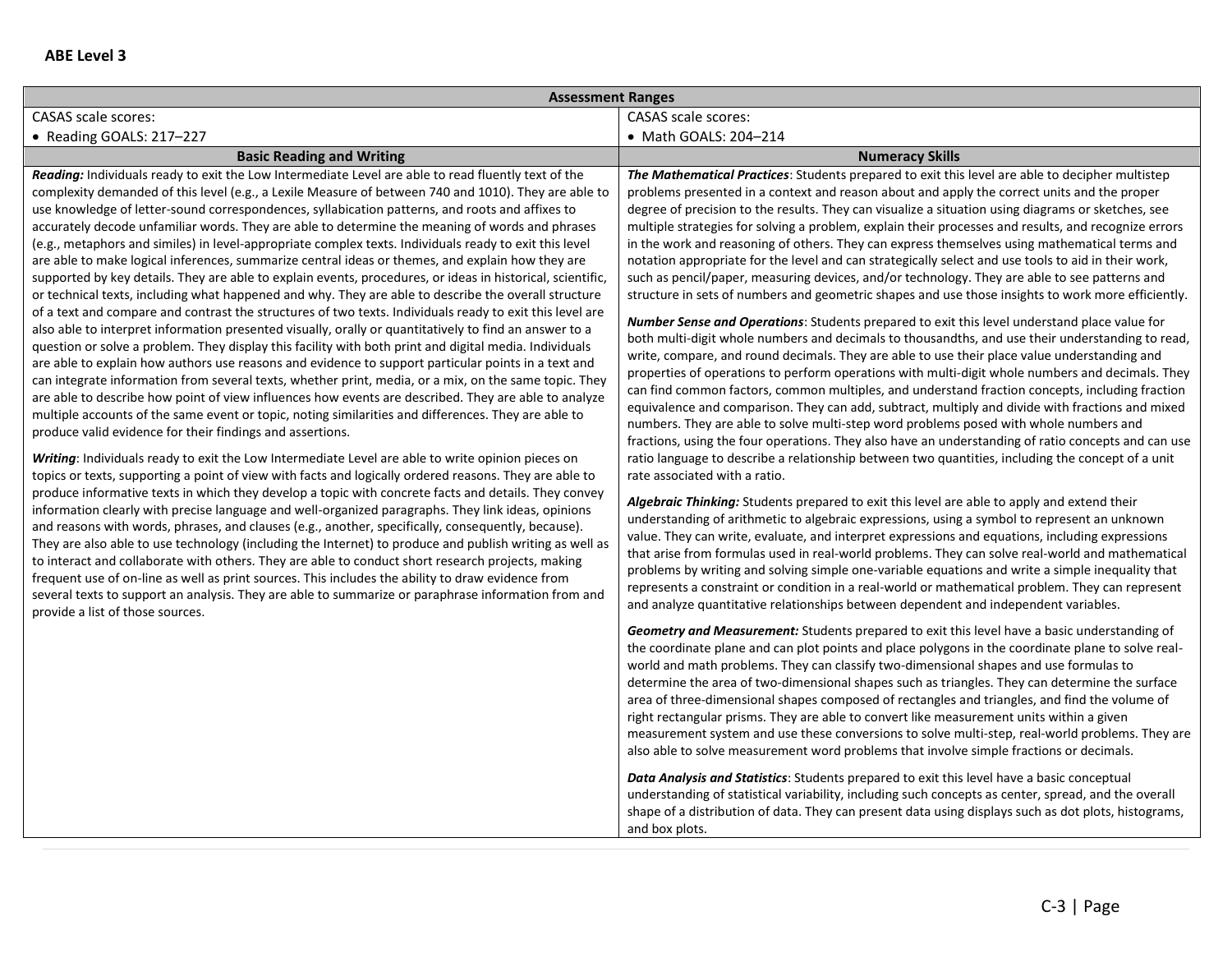|                                                                                                                                                                                                                                                                                                                                                                                                                                                                                                                                                                                                                                                                                                                                                                                                                                                                                                                                                                                                                                                                                                                                                                                                                                                                                                                                                                                                                                                                                                                                                                                                                                                                                                                                                                                                                                                                                                                                                                                                                                                                                                                                                                                                                                                                                                                                                                                                                                                                                                                                                                                                                                                                                                                                                                                                                                                                                                                                                                                                                                                                                                                                                                                                                                                                                                                                                                                                                                                                                                                                                                                                                                                                      | <b>Assessment Ranges</b>                                                                                                                                                                                                                                                                                                                                                                                                                                                                                                                                                                                                                                                                                                                                                                                                                                                                                                                                                                                                                                                                                                                                                                                                                                                                                                                                                                                                                                                                                                                                                                                                                                                                                                                                                                                                                                                                                                                                                                                                                                                                                                                                                                                                                                                                                                                                                                                                                                                                                                                                                                                                                                                                                                                                                                                                                                                                                                                                                                                                                                                                                                                                                                                |
|----------------------------------------------------------------------------------------------------------------------------------------------------------------------------------------------------------------------------------------------------------------------------------------------------------------------------------------------------------------------------------------------------------------------------------------------------------------------------------------------------------------------------------------------------------------------------------------------------------------------------------------------------------------------------------------------------------------------------------------------------------------------------------------------------------------------------------------------------------------------------------------------------------------------------------------------------------------------------------------------------------------------------------------------------------------------------------------------------------------------------------------------------------------------------------------------------------------------------------------------------------------------------------------------------------------------------------------------------------------------------------------------------------------------------------------------------------------------------------------------------------------------------------------------------------------------------------------------------------------------------------------------------------------------------------------------------------------------------------------------------------------------------------------------------------------------------------------------------------------------------------------------------------------------------------------------------------------------------------------------------------------------------------------------------------------------------------------------------------------------------------------------------------------------------------------------------------------------------------------------------------------------------------------------------------------------------------------------------------------------------------------------------------------------------------------------------------------------------------------------------------------------------------------------------------------------------------------------------------------------------------------------------------------------------------------------------------------------------------------------------------------------------------------------------------------------------------------------------------------------------------------------------------------------------------------------------------------------------------------------------------------------------------------------------------------------------------------------------------------------------------------------------------------------------------------------------------------------------------------------------------------------------------------------------------------------------------------------------------------------------------------------------------------------------------------------------------------------------------------------------------------------------------------------------------------------------------------------------------------------------------------------------------------------|---------------------------------------------------------------------------------------------------------------------------------------------------------------------------------------------------------------------------------------------------------------------------------------------------------------------------------------------------------------------------------------------------------------------------------------------------------------------------------------------------------------------------------------------------------------------------------------------------------------------------------------------------------------------------------------------------------------------------------------------------------------------------------------------------------------------------------------------------------------------------------------------------------------------------------------------------------------------------------------------------------------------------------------------------------------------------------------------------------------------------------------------------------------------------------------------------------------------------------------------------------------------------------------------------------------------------------------------------------------------------------------------------------------------------------------------------------------------------------------------------------------------------------------------------------------------------------------------------------------------------------------------------------------------------------------------------------------------------------------------------------------------------------------------------------------------------------------------------------------------------------------------------------------------------------------------------------------------------------------------------------------------------------------------------------------------------------------------------------------------------------------------------------------------------------------------------------------------------------------------------------------------------------------------------------------------------------------------------------------------------------------------------------------------------------------------------------------------------------------------------------------------------------------------------------------------------------------------------------------------------------------------------------------------------------------------------------------------------------------------------------------------------------------------------------------------------------------------------------------------------------------------------------------------------------------------------------------------------------------------------------------------------------------------------------------------------------------------------------------------------------------------------------------------------------------------------------|
| <b>CASAS</b> scale scores:<br><b>CASAS</b> scale scores:                                                                                                                                                                                                                                                                                                                                                                                                                                                                                                                                                                                                                                                                                                                                                                                                                                                                                                                                                                                                                                                                                                                                                                                                                                                                                                                                                                                                                                                                                                                                                                                                                                                                                                                                                                                                                                                                                                                                                                                                                                                                                                                                                                                                                                                                                                                                                                                                                                                                                                                                                                                                                                                                                                                                                                                                                                                                                                                                                                                                                                                                                                                                                                                                                                                                                                                                                                                                                                                                                                                                                                                                             |                                                                                                                                                                                                                                                                                                                                                                                                                                                                                                                                                                                                                                                                                                                                                                                                                                                                                                                                                                                                                                                                                                                                                                                                                                                                                                                                                                                                                                                                                                                                                                                                                                                                                                                                                                                                                                                                                                                                                                                                                                                                                                                                                                                                                                                                                                                                                                                                                                                                                                                                                                                                                                                                                                                                                                                                                                                                                                                                                                                                                                                                                                                                                                                                         |
| • Reading GOALS: 228-238                                                                                                                                                                                                                                                                                                                                                                                                                                                                                                                                                                                                                                                                                                                                                                                                                                                                                                                                                                                                                                                                                                                                                                                                                                                                                                                                                                                                                                                                                                                                                                                                                                                                                                                                                                                                                                                                                                                                                                                                                                                                                                                                                                                                                                                                                                                                                                                                                                                                                                                                                                                                                                                                                                                                                                                                                                                                                                                                                                                                                                                                                                                                                                                                                                                                                                                                                                                                                                                                                                                                                                                                                                             | • Math GOALS: 215-225                                                                                                                                                                                                                                                                                                                                                                                                                                                                                                                                                                                                                                                                                                                                                                                                                                                                                                                                                                                                                                                                                                                                                                                                                                                                                                                                                                                                                                                                                                                                                                                                                                                                                                                                                                                                                                                                                                                                                                                                                                                                                                                                                                                                                                                                                                                                                                                                                                                                                                                                                                                                                                                                                                                                                                                                                                                                                                                                                                                                                                                                                                                                                                                   |
| <b>Basic Reading and Writing</b>                                                                                                                                                                                                                                                                                                                                                                                                                                                                                                                                                                                                                                                                                                                                                                                                                                                                                                                                                                                                                                                                                                                                                                                                                                                                                                                                                                                                                                                                                                                                                                                                                                                                                                                                                                                                                                                                                                                                                                                                                                                                                                                                                                                                                                                                                                                                                                                                                                                                                                                                                                                                                                                                                                                                                                                                                                                                                                                                                                                                                                                                                                                                                                                                                                                                                                                                                                                                                                                                                                                                                                                                                                     | <b>Numeracy Skills</b>                                                                                                                                                                                                                                                                                                                                                                                                                                                                                                                                                                                                                                                                                                                                                                                                                                                                                                                                                                                                                                                                                                                                                                                                                                                                                                                                                                                                                                                                                                                                                                                                                                                                                                                                                                                                                                                                                                                                                                                                                                                                                                                                                                                                                                                                                                                                                                                                                                                                                                                                                                                                                                                                                                                                                                                                                                                                                                                                                                                                                                                                                                                                                                                  |
| Reading: Individuals who are ready to exit the High Intermediate Level are able to read fluently<br>text of the complexity demanded of this level (e.g., a Lexile Measure of between 925 and 1185)<br>They display increasing facility with academic vocabulary and are able to analyze the impact of a<br>specific word choice on meaning and tone in level-appropriate complex texts.<br>Individuals are able to make logical inferences by offering several pieces of textual evidence. This<br>includes citing evidence to support the analysis of primary and secondary sources in history, as<br>well as analysis of science and technical texts. They are able to summarize and analyze central<br>ideas, including how they are conveyed through particular details in the text. They also are able to<br>analyze how a text makes connections among and distinctions between ideas or events and how<br>major sections of a text contribute to the development of the ideas. They also are able to follow<br>multistep procedures. Individuals are able to identify aspects of a text that reveal point of view and<br>assess how point of view shapes style and content in texts. In addition, they are able to evaluate<br>the validity of specific claims an author makes through the sufficiency of the reasoning and<br>evidence supplied in the text. This includes analyzing how an author responds to conflicting<br>evidence or viewpoints. They are able to analyze how multiple texts address similar themes,<br>including how authors acknowledge and respond to conflicting evidence or viewpoints and include<br>or avoid particular facts. Individuals are also able to analyze the purpose of information presented<br>relationships.<br>in diverse media as well as integrate and evaluate content from those sources, including<br>quantitative or technical information presented visually and in words. They are able to produce<br>valid evidence for their findings and assertions, make sound decisions, and solve problems.<br>Writing: Writing in response to one or more text(s), individuals ready to exit this level are able to<br>compose arguments and informative texts (this includes the narration of historical events,<br>scientific procedures/experiments, or technical processes). When writing arguments, they are able<br>to introduce claims, acknowledge alternate or opposing claims, support claims with clear reasons<br>and relevant evidence, and organize them logically in a manner that demonstrates an<br>understanding of the topic. When writing informative texts, individuals are able to examine a topic<br>through the selection, organization, and analysis of relevant facts, concrete details, quotations and<br>other information to aid comprehension. Individuals create cohesion in their writing by clarifying<br>the relationships among ideas, reasons, and evidence; using appropriate transitions; and including<br>a logical progression of ideas, and maintaining consistency in style and tone. Individuals are able to<br>use specific word choices appropriate for the topic, purpose, and audience. They also are able to<br>use technology to produce and publish writing and link to and cite sources. They conduct short<br>research projects, drawing on several sources. This includes the ability to draw evidence from<br>several texts to support an analysis. It also includes the ability to locate and organize information,<br>assess the credibility and accuracy of each source, and communicate the data and conclusions of<br>others while avoiding plagiarism. | The Mathematical Practices: Students prepared to exit this level are able to think critically,<br>determine an efficient strategy (from among multiple possible strategies) for solving a multi-step<br>problem, and persevere in solving challenging problems. They can express themselves using the<br>mathematical terms and notation appropriate to the level. They are able to defend their findings<br>and critique the reasoning of others. They are accurate in their calculations and use estimation<br>strategies to assess the reasonableness of their results. They can create algebraic and geometric<br>models and use them to answer questions and solve problems. They can strategically select and use<br>tools to aid in their work, such as pencil/paper, measuring devices, calculators, and/or<br>spreadsheets. They are able to see patterns and structure in number sets, data, expressions and<br>equations, and geometric figures.<br><b>Number Sense and Operations:</b> Students prepared to exit this level have an understanding of the<br>rational number system, including how rational numbers can be represented on a number line and<br>pairs of rational numbers can be represented on a coordinate plane. They can apply the concept of<br>absolute value to find horizontal and vertical distances. They are able to apply the properties of<br>integer exponents and evaluate, estimate, and compare simple square roots and cube roots.<br>Individuals at this level also understand ratio, rate, and percent concepts, as well as proportional<br>Algebraic Thinking: Students prepared to exit this level understand the connections between<br>proportional relationships, lines, and linear equations. They understand numerical and algebraic<br>expressions, and equations and are able to use them to solve real-world and mathematical<br>problems. They are able to analyze and solve linear equations and pairs of simultaneous linear<br>equations. Individuals at this level are able to define, interpret, and compare linear functions.<br>Geometry: Students prepared to exit this level can solve real-world and mathematical problems<br>that involve angle measure, circumference, and area of 2-dimensional figures. They are able to solve<br>problems involving scale drawings of 2-dimensional geometric figures. They understand the<br>concepts of congruence and similarity with respect to 2-dimensional figures. They understand the<br>Pythagorean theorem and can apply it to determine missing lengths in right triangles.<br><b>Statistics and Probability:</b> Students prepared to exit this level can summarize and describe<br>numerical data sets in relation to their context, including determining measures of center and<br>variability and describing patterns and/or striking deviations from patterns. They understand and<br>can apply the concept of chance, or probability. They are able to use scatter plots for bivariate<br>measurement data to describe patterns of association between two quantities (such as clustering,<br>outliers, positive or negative association, linear or non-linear association). |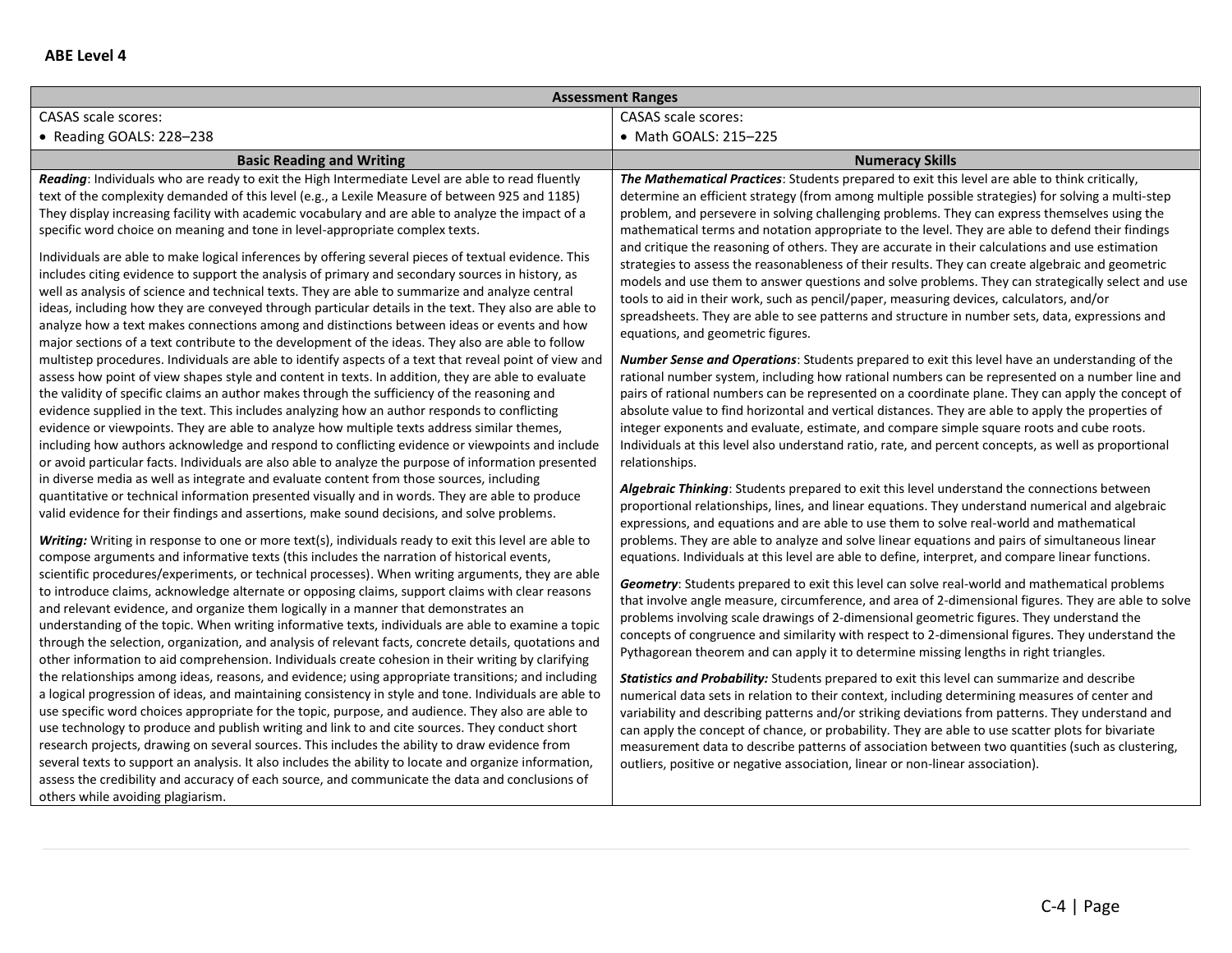| <b>Assessment Ranges</b>                                                                                                                                                                                                                                                                                                                                                                                                                                                                                                                                                                                                                                                                                                                                                                                                                                                                                                                                                                                                                                                                                                                                                                                                                                                                                                                                                                                                                                                                        |                                                                                                                                                                                                                                                                                                                                                                                                                                                                                                                                                                                                                                                                                                                                                                                                                                                                                                                                                                                                                                                                                                                                                                                            |  |
|-------------------------------------------------------------------------------------------------------------------------------------------------------------------------------------------------------------------------------------------------------------------------------------------------------------------------------------------------------------------------------------------------------------------------------------------------------------------------------------------------------------------------------------------------------------------------------------------------------------------------------------------------------------------------------------------------------------------------------------------------------------------------------------------------------------------------------------------------------------------------------------------------------------------------------------------------------------------------------------------------------------------------------------------------------------------------------------------------------------------------------------------------------------------------------------------------------------------------------------------------------------------------------------------------------------------------------------------------------------------------------------------------------------------------------------------------------------------------------------------------|--------------------------------------------------------------------------------------------------------------------------------------------------------------------------------------------------------------------------------------------------------------------------------------------------------------------------------------------------------------------------------------------------------------------------------------------------------------------------------------------------------------------------------------------------------------------------------------------------------------------------------------------------------------------------------------------------------------------------------------------------------------------------------------------------------------------------------------------------------------------------------------------------------------------------------------------------------------------------------------------------------------------------------------------------------------------------------------------------------------------------------------------------------------------------------------------|--|
| <b>CASAS</b> scale scores:                                                                                                                                                                                                                                                                                                                                                                                                                                                                                                                                                                                                                                                                                                                                                                                                                                                                                                                                                                                                                                                                                                                                                                                                                                                                                                                                                                                                                                                                      | <b>CASAS</b> scale scores:                                                                                                                                                                                                                                                                                                                                                                                                                                                                                                                                                                                                                                                                                                                                                                                                                                                                                                                                                                                                                                                                                                                                                                 |  |
| • Reading GOALS: 239-248                                                                                                                                                                                                                                                                                                                                                                                                                                                                                                                                                                                                                                                                                                                                                                                                                                                                                                                                                                                                                                                                                                                                                                                                                                                                                                                                                                                                                                                                        | • Math GOALS: 226-235                                                                                                                                                                                                                                                                                                                                                                                                                                                                                                                                                                                                                                                                                                                                                                                                                                                                                                                                                                                                                                                                                                                                                                      |  |
| <b>Basic Reading and Writing</b>                                                                                                                                                                                                                                                                                                                                                                                                                                                                                                                                                                                                                                                                                                                                                                                                                                                                                                                                                                                                                                                                                                                                                                                                                                                                                                                                                                                                                                                                | <b>Numeracy Skills</b>                                                                                                                                                                                                                                                                                                                                                                                                                                                                                                                                                                                                                                                                                                                                                                                                                                                                                                                                                                                                                                                                                                                                                                     |  |
| Reading: Individuals who are ready to exit Low Adult Secondary Level are able to read fluently texts<br>that measure at the secondary level of complexity. This includes increasing facility with academic<br>vocabulary and figurative language in level-appropriate complex texts. This includes determining the<br>meaning of symbols and key terms used in a specific scientific or technical context. They are able to<br>analyze the cumulative impact of specific word choices on meaning and tone. Individuals are able to<br>make logical and well supported inferences about those complex texts. They are able to analyze the<br>development of central ideas over the course of a text and explain how they are refined by particular<br>sentences, paragraphs, or portions of text. They are able to provide an objective summary of a text.<br>They are able to analyze in detail a series of events described in text and determine whether earlier<br>events caused later ones or simply preceded them. They also are able to follow complex multistep<br>directions or procedures. Individuals are able to compare the point of view of two or more authors<br>writing about the same or similar topics. They are able to evaluate the validity of specific claims an                                                                                                                                                                                                          | The Mathematical Practices: Students prepared to exit this level are able to think critically,<br>determine an efficient strategy (from among multiple possible strategies) for solving a multi-<br>step problem, and persevere in solving challenging problems. They can reason quantitatively,<br>including using units as a way to solve problems. They are able to defend their findings and<br>critique the reasoning of others. They are accurate in their calculations and use estimation<br>strategies to assess the reasonableness of their results. They can create algebraic and geometric<br>models and use them to answer questions and solve problems. They can strategically select and<br>use tools to aid in their work, such as graphing calculators, spreadsheets, and/or computer<br>software. They are able to make generalizations based on patterns and structure they discover<br>in number sets, data, expressions and equations, and geometric figures and use these insights to<br>work more efficiently.<br><b>Number Sense and Operations:</b> Students prepared to exit this level can reason about and solve                                                |  |
| author makes through the sufficiency and relevance of the reasoning and evidence supplied. They also<br>are able to identify false statements and fallacious reasoning. They are able to analyze how multiple<br>texts address related themes and concepts, including challenging texts, such as seminal U.S.<br>documents of historical and literary significance. In addition, they are able to contrast the findings<br>presented in a text, noting whether those findings support or contradict previous explanations or<br>accounts. Individuals are also able to translate quantitative or technical information expressed in<br>words in a text into visual form (e.g., a table or chart) and translate information expressed visually or<br>mathematically into words. Through their reading and research, they are able to cite strong and<br>thorough textual evidence for their findings and assertions to make informed decisions and solve<br>problems.                                                                                                                                                                                                                                                                                                                                                                                                                                                                                                                            | real-world and mathematical problems that involve the four operations with rational numbers.<br>They can apply the concept of absolute value to demonstrate on a number line their<br>understanding of addition and subtraction with negative and positive rational numbers.<br>Individuals at this level can apply ratio and percent concepts, including using rates and<br>proportional relationships to solve multistep real-world and mathematical problems.<br>Algebraic Thinking: Students prepared to exit this level are able to use algebraic and graphical<br>representations to solve real-world and mathematical problems, involving linear equations,<br>inequalities, and pairs of simultaneous linear equations. Individuals at this level are able to use<br>linear functions to describe, analyze, and model linear relationships between quantities.                                                                                                                                                                                                                                                                                                                     |  |
| Writing: Individuals ready to exit this level are able to compose arguments and informative texts.<br>When writing arguments, they are able to introduce precise claims, distinguish the claims from<br>alternate or opposing claims, and support claims with clear reasons and relevant and sufficient<br>evidence. When writing informative texts, they are able to examine a topic through the effective<br>selection, organization, and analysis of well-chosen, relevant, and sufficient facts appropriate to the<br>audience's knowledge of the topic. They use appropriate and varied transitions as well as consistency<br>in style and tone to link major sections of the text, create cohesion, and establish clear relationships<br>among claims, reasons, and evidence. Individuals use precise language and domain-specific vocabulary<br>to manage the complexity of the topic. They are also able to take advantage of technology's capacity<br>to link to other information and display information flexibly and dynamically. They conduct short<br>research projects as well as more sustained research projects to make informed decisions and solve<br>problems. This includes the ability to draw evidence from several texts to support an analysis. It also<br>includes the ability to gather and organize information, assess the credibility, accuracy, and usefulness<br>of each source, and communicate the data and conclusions of others while avoiding plagiarism. | Geometry: Students prepared to exit this level can solve real world and mathematical problems<br>that involve volume and surface area of 3-dimensional geometric figures. They can use informal<br>arguments to establish facts about various angle relationships such as the relationships between<br>angles created when parallel lines are cut by a transversal. They apply the Pythagorean theorem<br>to determine lengths in real-world contexts and distances in the coordinate plane.<br>Statistics and Probability: Students prepared to exit this level can use random sampling to draw<br>inferences about a population and are able to draw informal comparative inferences about two<br>populations using measures of center and measures of variability for numerical data from<br>random samples. They can develop, use, and evaluate probability models. They are able to use<br>scatter plots for bivariate measurement data to interpret patterns of association between two<br>quantities (such as clustering, outliers, positive or negative association, linear or non-linear<br>association) and a 2-way table to summarize and interpret bivariate categorical data. |  |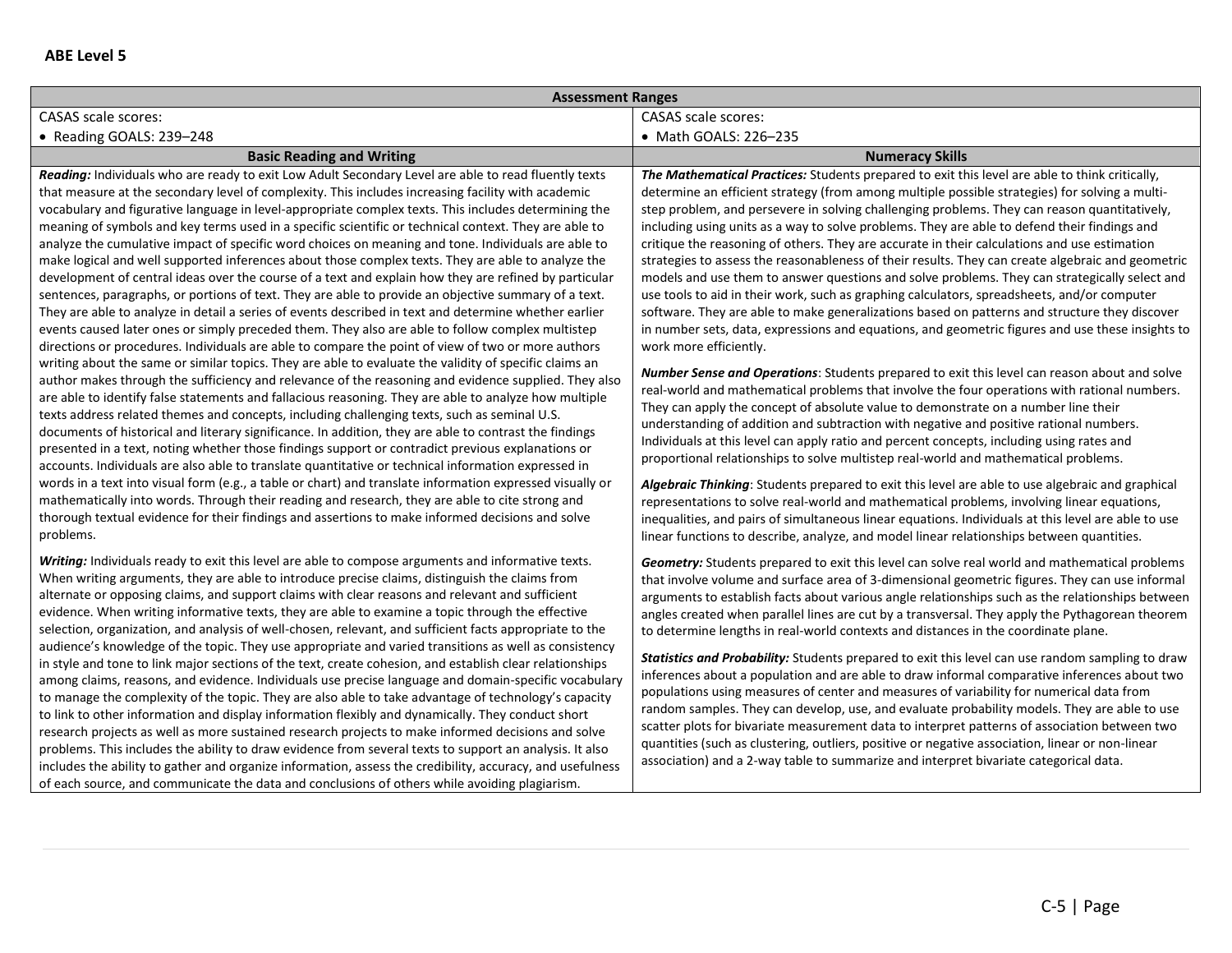| <b>Assessment Ranges</b>                                                                                                                                                                                                                                                                                                                                                                                                                                                                                                                                                                                                                                                                                                                                                                                                                                                                                                                                                                                                                                                                                                                                                                                                                                                                                                                                                                                                                                                                                                                                                                                                                                                                                                                                                                                                                                    |                                                                                                                                                                                                                                                                                                                                                                                                                                                                                                                                                                                                                                                                                                                                                                                                                                                                                                                                                                                                                                                                                                                                                                                                                                                                                                                                                                                                                                                                                                                                                                                                                                                                                                                                                                                                                                                       |
|-------------------------------------------------------------------------------------------------------------------------------------------------------------------------------------------------------------------------------------------------------------------------------------------------------------------------------------------------------------------------------------------------------------------------------------------------------------------------------------------------------------------------------------------------------------------------------------------------------------------------------------------------------------------------------------------------------------------------------------------------------------------------------------------------------------------------------------------------------------------------------------------------------------------------------------------------------------------------------------------------------------------------------------------------------------------------------------------------------------------------------------------------------------------------------------------------------------------------------------------------------------------------------------------------------------------------------------------------------------------------------------------------------------------------------------------------------------------------------------------------------------------------------------------------------------------------------------------------------------------------------------------------------------------------------------------------------------------------------------------------------------------------------------------------------------------------------------------------------------|-------------------------------------------------------------------------------------------------------------------------------------------------------------------------------------------------------------------------------------------------------------------------------------------------------------------------------------------------------------------------------------------------------------------------------------------------------------------------------------------------------------------------------------------------------------------------------------------------------------------------------------------------------------------------------------------------------------------------------------------------------------------------------------------------------------------------------------------------------------------------------------------------------------------------------------------------------------------------------------------------------------------------------------------------------------------------------------------------------------------------------------------------------------------------------------------------------------------------------------------------------------------------------------------------------------------------------------------------------------------------------------------------------------------------------------------------------------------------------------------------------------------------------------------------------------------------------------------------------------------------------------------------------------------------------------------------------------------------------------------------------------------------------------------------------------------------------------------------------|
| <b>CASAS scale scores:</b>                                                                                                                                                                                                                                                                                                                                                                                                                                                                                                                                                                                                                                                                                                                                                                                                                                                                                                                                                                                                                                                                                                                                                                                                                                                                                                                                                                                                                                                                                                                                                                                                                                                                                                                                                                                                                                  | <b>CASAS</b> scale scores:                                                                                                                                                                                                                                                                                                                                                                                                                                                                                                                                                                                                                                                                                                                                                                                                                                                                                                                                                                                                                                                                                                                                                                                                                                                                                                                                                                                                                                                                                                                                                                                                                                                                                                                                                                                                                            |
| • Reading GOALS: 249 and above                                                                                                                                                                                                                                                                                                                                                                                                                                                                                                                                                                                                                                                                                                                                                                                                                                                                                                                                                                                                                                                                                                                                                                                                                                                                                                                                                                                                                                                                                                                                                                                                                                                                                                                                                                                                                              | • Math GOALS: 236 and above                                                                                                                                                                                                                                                                                                                                                                                                                                                                                                                                                                                                                                                                                                                                                                                                                                                                                                                                                                                                                                                                                                                                                                                                                                                                                                                                                                                                                                                                                                                                                                                                                                                                                                                                                                                                                           |
| <b>Basic Reading and Writing</b>                                                                                                                                                                                                                                                                                                                                                                                                                                                                                                                                                                                                                                                                                                                                                                                                                                                                                                                                                                                                                                                                                                                                                                                                                                                                                                                                                                                                                                                                                                                                                                                                                                                                                                                                                                                                                            | <b>Numeracy Skills</b>                                                                                                                                                                                                                                                                                                                                                                                                                                                                                                                                                                                                                                                                                                                                                                                                                                                                                                                                                                                                                                                                                                                                                                                                                                                                                                                                                                                                                                                                                                                                                                                                                                                                                                                                                                                                                                |
| Reading: Individuals who are ready to exit High Adult Secondary Level are able to read fluently<br>at the college and career readiness level of text complexity (e.g., a Lexile Measure between 1185<br>and 1385). This includes increasing facility with academic vocabulary and figurative language<br>sufficient for reading, writing, speaking, and listening at the college and career readiness level.<br>They are able to analyze the cumulative impact of specific word choices on meaning and tone.<br>Individuals are able to make logical and well-supported inferences about those complex texts.<br>They are able to summarize the challenging ideas, concepts or processes contained within them.<br>They are able to paraphrase texts in simpler but still accurate terms. Whether they are<br>conducting analyses of complex primary and secondary sources in history or in scientific and<br>technical texts, they are able to analyze how the ideas and concepts within them develop and<br>interact. Individuals are able to assess how points of view shape style and content in texts with<br>particular attention to distinguishing what is directly stated in a text from what is really meant<br>(e.g., satire, sarcasm, irony, or understatement). Individuals are able to analyze how multiple                                                                                                                                                                                                                                                                                                                                                                                                                                                                                                                                    | The Mathematical Practices: Students prepared to exit this level are able to think critically, make<br>assumptions based on a situation, select an efficient strategy from multiple possible problem-solving<br>strategies, plan a solution pathway, and make adjustments as needed when solving problems. They<br>persevere in solving challenging problems, including considering analogous, simpler problems as a way<br>to solving a more complex one. They can reason quantitatively, including through the use of units, and<br>can express themselves using the precise definitions and mathematical terms and notation<br>appropriate to the level. They are accurate in their calculations, use an appropriate level of precision in<br>finding solutions and reporting results, and use estimation strategies to assess the reasonableness of<br>their results. They are able to make conjectures, use logic to defend their conclusions, and can detect<br>faulty thinking and errors caused by improper use of technology. They can create algebraic and<br>geometric models and use them to answer questions, interpret data, make predictions, and solve<br>problems. They can strategically select and use tools, such as measuring devices, calculators,<br>spreadsheets, and/or computer software, to aid in their work. They are able to see patterns and                                                                                                                                                                                                                                                                                                                                                                                                                                                                           |
| texts address related themes and concepts, including challenging texts such as U.S. founding<br>documents (Declaration of Independence, the Bill of Rights). In addition, they are able to<br>compare and contrast treatments of the same topic in several primary and secondary sources.<br>Individuals are also able to integrate and evaluate multiple sources of information presented in<br>diverse media in order to address a question. Through their reading and research at complex<br>levels, they are able to cite strong and thorough textual evidence for their findings and<br>assertions to make sound decisions and solve problems.                                                                                                                                                                                                                                                                                                                                                                                                                                                                                                                                                                                                                                                                                                                                                                                                                                                                                                                                                                                                                                                                                                                                                                                                         | structure in calculations, expressions, and equations and make connections to algebraic<br>generalizations, which they use to work more efficiently.<br>Number Sense and Operations: Students prepared to exit this level have extended their number sense<br>to include irrational numbers, radicals, and rational exponents and understand and use the set of real<br>numbers. They are able to assess the reasonableness of calculation results based on the limitations of<br>technology or given units and quantities and give results with the appropriate degree of precision.<br>Algebraic Thinking: Students prepared to exit this level understand the structure of expressions and                                                                                                                                                                                                                                                                                                                                                                                                                                                                                                                                                                                                                                                                                                                                                                                                                                                                                                                                                                                                                                                                                                                                                         |
| Writing: Writing in response to one or more text(s), individuals ready to exit this level are able<br>to compose arguments and informative texts (this includes the narration of historical events,<br>scientific procedures/experiments, or technical processes). When writing arguments, they are<br>able to create an organization that establishes clear relationships among the claim(s),<br>counterclaim(s), reasons and evidence. They fully develop claims and counterclaims, supplying<br>evidence for each while pointing out the strengths and limitations of both in a manner that<br>anticipates the audience's knowledge level and concerns. When writing informative texts, they<br>are able to organize complex ideas, concepts, and information to make important connections<br>and distinctions through the effective selection and analysis of content. They use appropriate<br>and varied transitions to clarify the relationships among complex ideas, create cohesion, and link<br>major sections of the text. Individuals are able to maintain a formal style while they attend to<br>the norms and conventions of the discipline in which they are writing. They are also able to take<br>advantage of technology's capacity to link to other information and display information flexibly<br>and dynamically. They conduct short research projects as well as more sustained research<br>projects that require the synthesis of multiple complex sources to make informed decisions and<br>solve problems. This includes the ability to draw evidence from several texts to support an<br>analysis. It also includes the ability to gather and organize information, assess the credibility,<br>accuracy, and usefulness of each source in answering the research question, noting any<br>discrepancies among the data collected. | can use that structure to rewrite linear, exponential, and quadratic expressions. They can add,<br>subtract, and multiply polynomials that involve linear and/or quadratic expressions. They are also able<br>to create linear equations and inequalities and quadratic and simple exponential equations to<br>represent relationships between quantities and can represent constraints by linear equations or<br>inequalities, or by systems of linear equations and/or inequalities. They can interpret the structure of<br>polynomial and rational expressions and use that structure to identify ways to rewrite and operate<br>accurately with them. They can add, subtract, and multiply polynomials that extend beyond<br>quadratics. They are able to rearrange formulas to highlight a quantity of interest, for example<br>rearranging Ohm's law, V = IR, to highlight resistance R. They are also able to create equations and<br>inequalities representing relationships between quantities, including those that extend beyond<br>equations or inequalities arising from linear, quadratic, and simple exponential functions to include<br>those arising from simple rational functions. They are able to use these equations/inequalities to solve<br>problems both algebraically and graphically. They can solve linear equations and inequalities; systems<br>of linear equations; quadratic, simple rational, and radical equations in one variable, and recognize<br>how and when extraneous solutions may arise.<br>Students prepared to exit this level also have a basic understanding of functions, can use function<br>notation properly, and use such notation to write a function describing a relationship between two<br>quantities. They are able to evaluate functions for inputs in their domains and interpret linear, |